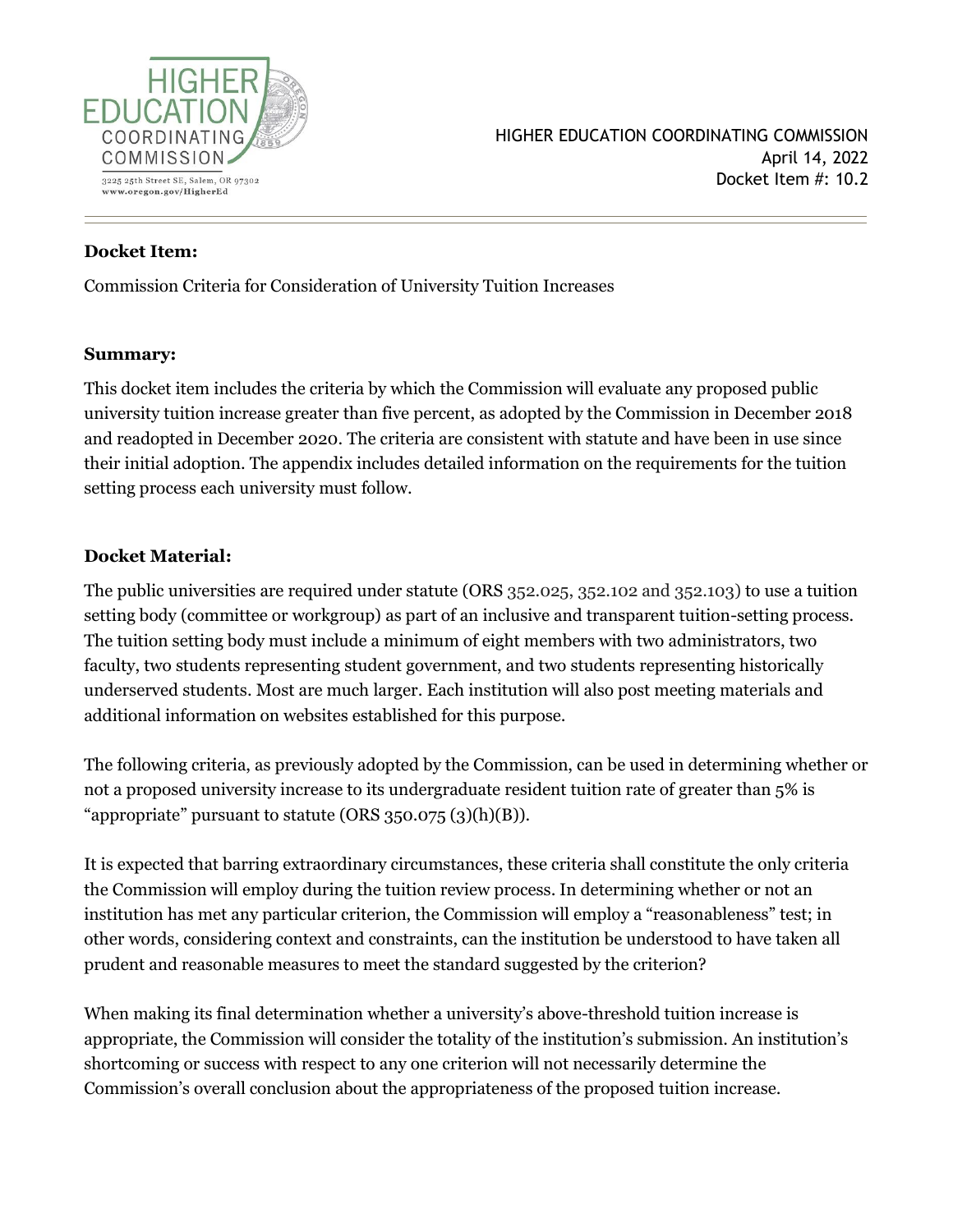The public university tuition setting criteria as previously adopted by the Commission include the following focus areas and related goals:

**Focus Area One**: Fostering an inclusive and transparent tuition-setting process **Goals:** Inclusion; transparency

# Why this focus area is important:

Student engagement in tuition-setting decisions is a core priority for students, public universities, the state, and the HECC. The HECC seeks assurance that the tuition-setting process is open, fair and provides ample opportunities for student participation.

In order to assess the criteria in this focus area, evidence must be provided regarding the engagement of students throughout the process and that student engagement informed the development of an institution's final tuition proposal. This impact should be clearly documented by the available materials produced by the tuition setting body as well as the views of students and student organizations involved, either directly or indirectly, in the tuition-setting process.

### Criteria for this Focus Area:

A. The institution can demonstrate that students had multiple opportunity to engage in the tuitionsetting process including, but not limited to, participation on the institution's tuition setting body.

*The Commission determines that engagement with students occurred throughout the tuition-setting process and that student input was fully considered in the institution's tuition proposal.*

B. The institution demonstrates that information about the tuition setting process was easily accessible, that the tuition-setting process was transparent and in compliance with ORS 352.103 as established by House Bill 4141 (2018).

*Information on the institution's process is available and accessible and meets or exceeds the requirements of ORS 352.103. Data that can be used to support this determination include: Tuition setting body structure; student outreach strategies that were undertaken at the institution with a particular focus on outreach to underrepresented student groups; extent of information available to tuition setting body members, particularly students; and how dissenting comments are reflected and incorporated into official tuition deliberations and/or recommendations.*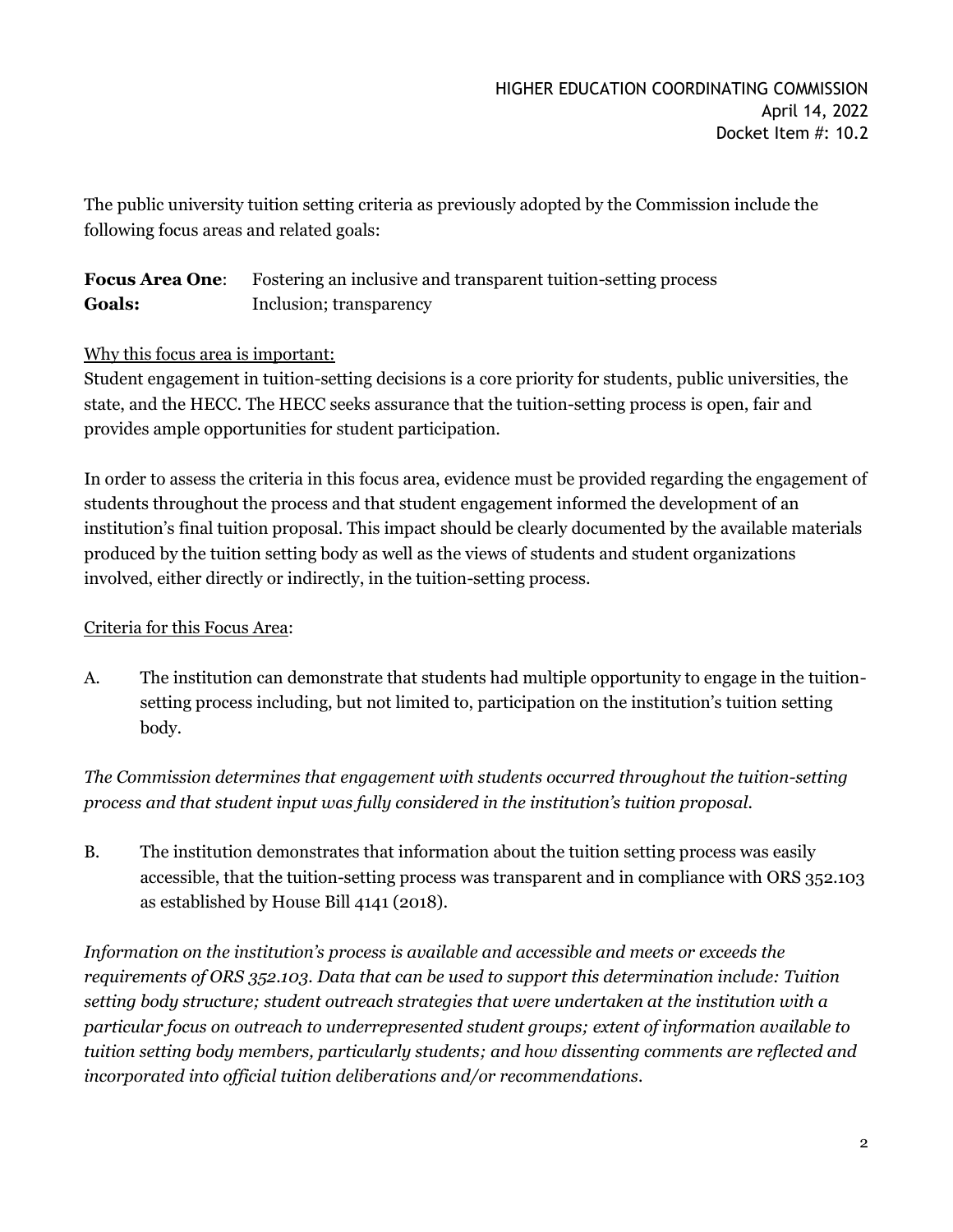# **Focus Area Two**: Safeguarding the access and support for degree completion by historically underrepresented students **Goals:** Mitigate equity impacts of tuition increase

# Why this focus area is important:

The HECC's strategic plan emphasizes the importance of increasing the participation and completion of historically underrepresented students at every level. At a minimum, the HECC wants to ensure the impact of any tuition increases on these highly vulnerable groups is mitigated.

These criteria allow universities to identify how they will help targeted groups more by approving these increases than by not doing so – for example via targeted remissions or student support programs. In addition, criteria require detailing how tuition would decrease should the final PUSF exceed the funding level upon which the tuition increase is predicated.

# Criteria for this Focus Area:

A. Demonstration of impacts, with and without a tuition increase of more than 5%, on remission programs and support services that bolster retention and completion of underrepresented students.

*The institution demonstrates that it reduced or mitigated impacts on underrepresented students under the proposed increase. Specific examples should be provided as related to programs that support these students, especially resident students.*

B. (For tuition increases scheduled to take place during an odd-numbered year): The institution has a plan for reducing tuition costs if the legislatively-adopted PUSF exceeds the funding level upon which the tuition increase is predicated.

*The institution provides a plan for linking legislatively-adopted PUSF increases with tuition decreases.*

**Focus Area Three:** Financial conditions demonstrating the need for resident, undergraduate tuition to be increased more than 5% **Goals:** Explanation of cost drivers and revenue dynamics triggering tuition increase, demonstrated consideration of alternatives, and implementation of cost containment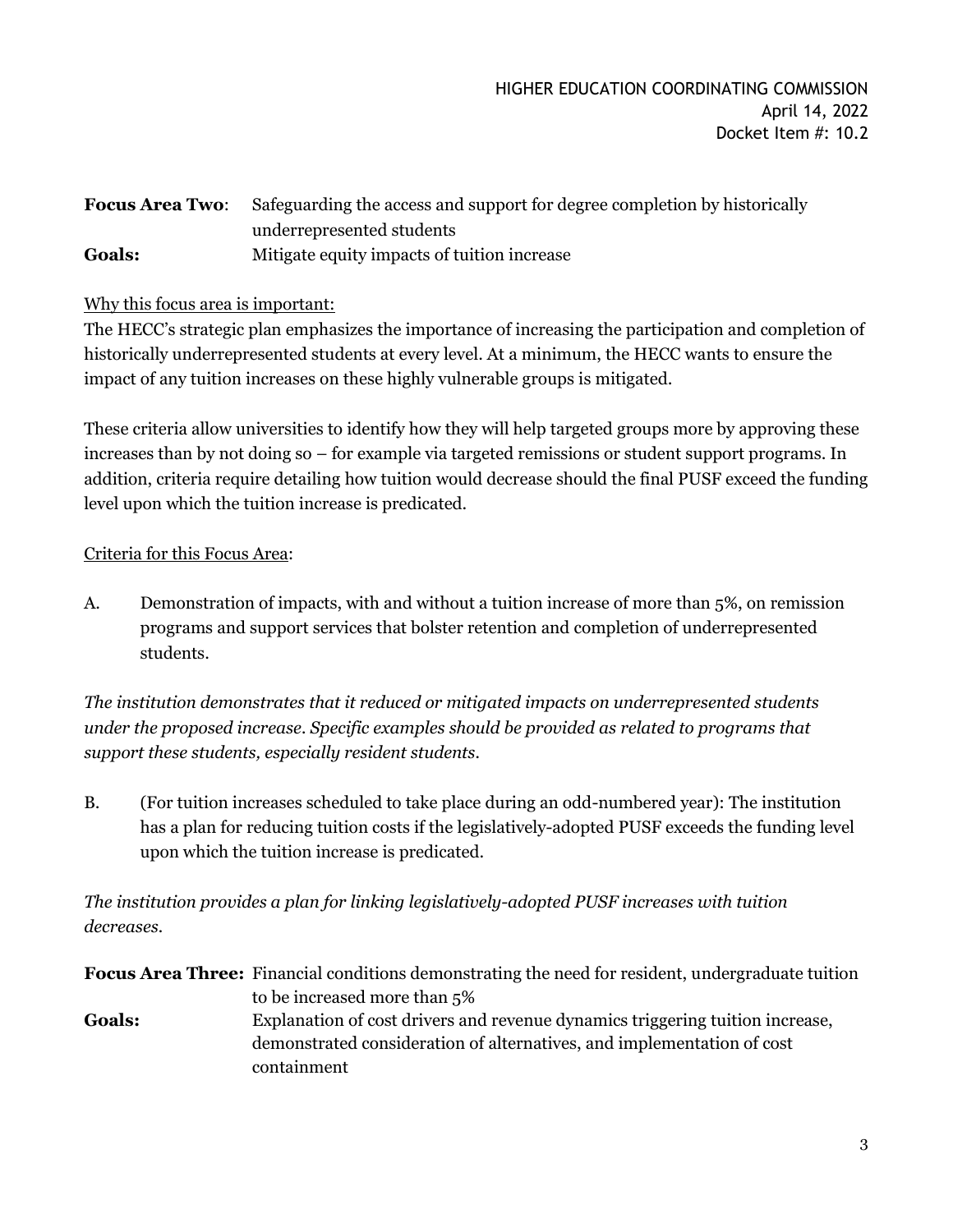### Why this focus area is important:

The tuition-setting process presents an opportunity to describe the impact of state-mandated cost pressures as well as to understand institutional efforts to contain costs and improve long-run fiscal sustainability. The criteria under this focus area highlight these considerations.

Additionally, although universities establish tuition rates annually, this focus area highlights that decisions about tuition should consider the long-term consequences of annual decisions on the financial health of the institution, programs supporting student success, the quality of academic programs, and the institution's ability to recruit and retain faculty and staff.

# Criteria for this Focus Area:

A. The institution demonstrates that current and projected financial conditions compelling the need for the increase request to meet the critical portions of its HECC-approved mission or goals set in the HECC's strategic plan, including documentation that alternatives to raising tuition above 5% were considered.

*The institution provides a clear explanation, backed up with appropriate quantitative evidence, that the institution's increase in excess of 5% is necessary to support the long-term ability to meet the institution's core mission or its ability to meet the HECC's strategic plan.*

B. The institution demonstrates it has considered and implemented cost containment efforts for those costs that are within their control.

*The institution has a demonstrable history of cost control efforts, including engaging in a systematic review of cost efficiencies. In addition, these efficiency reviews and the resulting data/monitoring have been incorporated into an institution's budgetary decision-making process for an institution's cost control efforts to receive a passing analysis under this criterion.*

# **Staff Recommendation:**

Staff recommends Commission adoption of the tuition approval criteria.